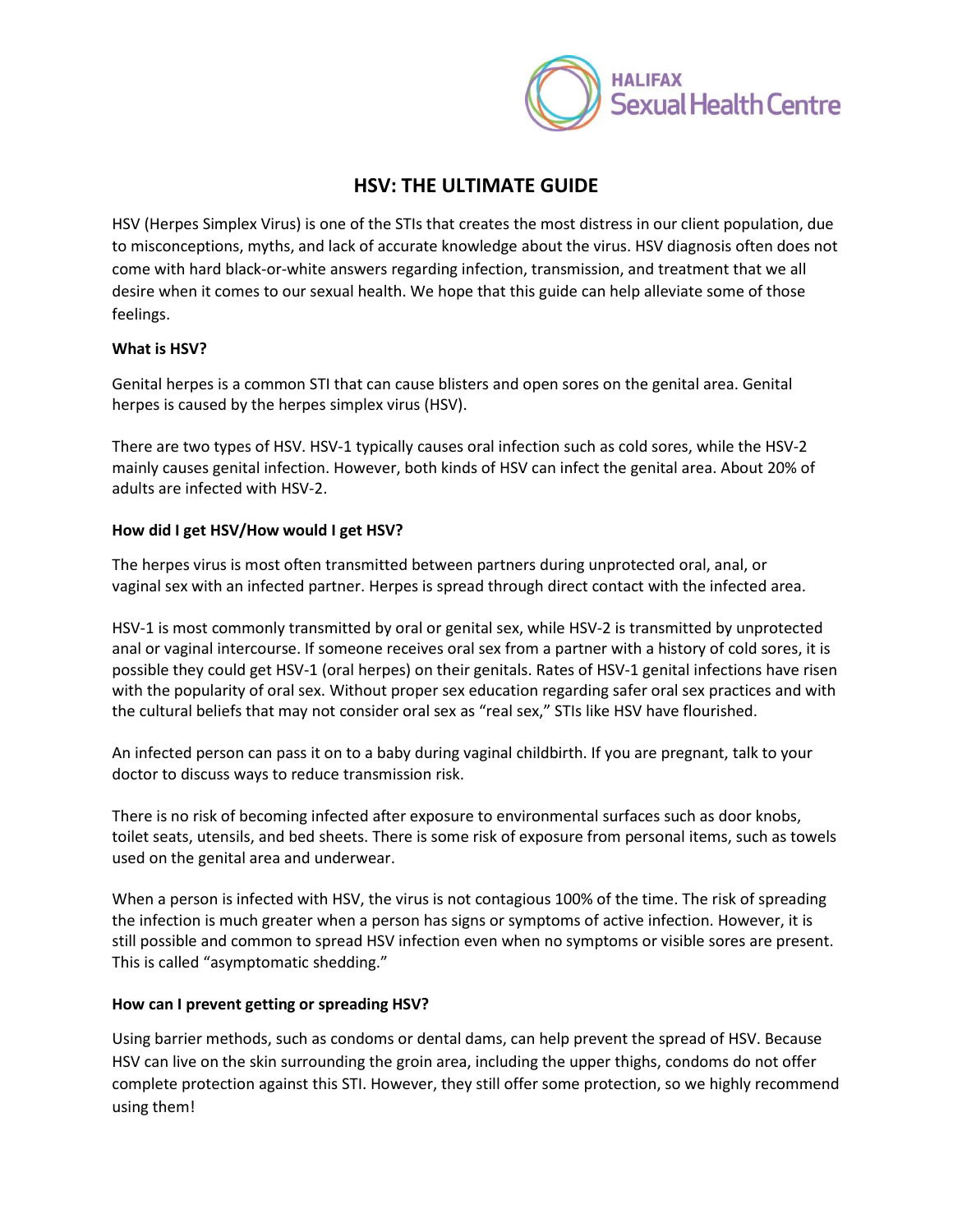

Avoid having sex with anyone who is visibly infected or who has had a recent cold sore.

HSV can be spread even when you or your partner are not showing symptoms. It is always best to discuss your STI status and risk with your partners as well as to use barrier methods.

#### **How can I tell if I have HSV? Can I test for it?**

Many people may not know they are infected with HSV, or have genital herpes, as they may not have any symptoms. People with no symptoms can still pass on the virus.

Many infected individuals will have recurrent episodes of genital herpes sores for several years. The symptoms of genital herpes can vary widely, depending upon whether you are having your first outbreak or a recurrent outbreak.

If a partner tells you that they have tested positive for HSV, take a look at your own genitals, with a mirror if necessary. Check for any symptoms that correspond with what is described below. If you have a lesion (sores, blisters), it is important to **request an urgent appointment** for diagnosis and treatment with your local sexual health clinic, STI clinic, university clinic, walk-in clinic, or family doctor. Treatment should be started as soon as possible. A doctor can swab any lesions and send the sample to the lab to confirm whether or not you have been infected with HSV. Testing needs to be done within approximately 48 hours after the onset of the sore. However, if you *do not* have any lesions (sores, blisters) or symptoms, you *do not* need to make an appointment with a medical professional. There are no blood tests available in Nova Scotia that allows you to find out if you are carrying HSV. Keep an eye for lesions, as symptoms can occur from  $2 - 20$  days after exposure, although most occur after one week. Some people will never show symptoms. Continue with your regular STI testing schedule and consider getting tested for sexually transmitted blood-borne infections (STBBIs).

#### **Primary Outbreak:**

In most cases the first herpes outbreak is the most severe. Symptoms tend to be more severe in people with vaginas than people with penises. The first outbreak usually occurs within a few weeks after infection with the virus. Symptoms typically appear within two to twenty days of infection.

Symptoms may start with a tingling or burning sensation where the virus first entered the skin and typically includes blisters that become painful ulcers. With HSV-2, the primary outbreak may cause multiple blisters or sores in the genital area. The most common areas of infection and sores include the vagina, vulva, penis, scrotum, buttocks, anus, and thighs. Blisters on the penis or outer labia may crust over and heal. New lesions may develop for up to a week after the first group appears. Many people may be confused by what a lesion looks like. Please note that HSV lesions do not have a white pus-filled head like a pimple or an ingrown hair.

In addition to genital ulcers (external or internal), other primary outbreak symptoms (that tend to resolve after approximately 15 to 23 days) of genital herpes include:

- Flu-like symptoms (fever, headache, sore muscles, and joint pain)
- **•** Tender and/or swollen lymph nodes in the groin
- Pain while urinating
- **•** Genital pain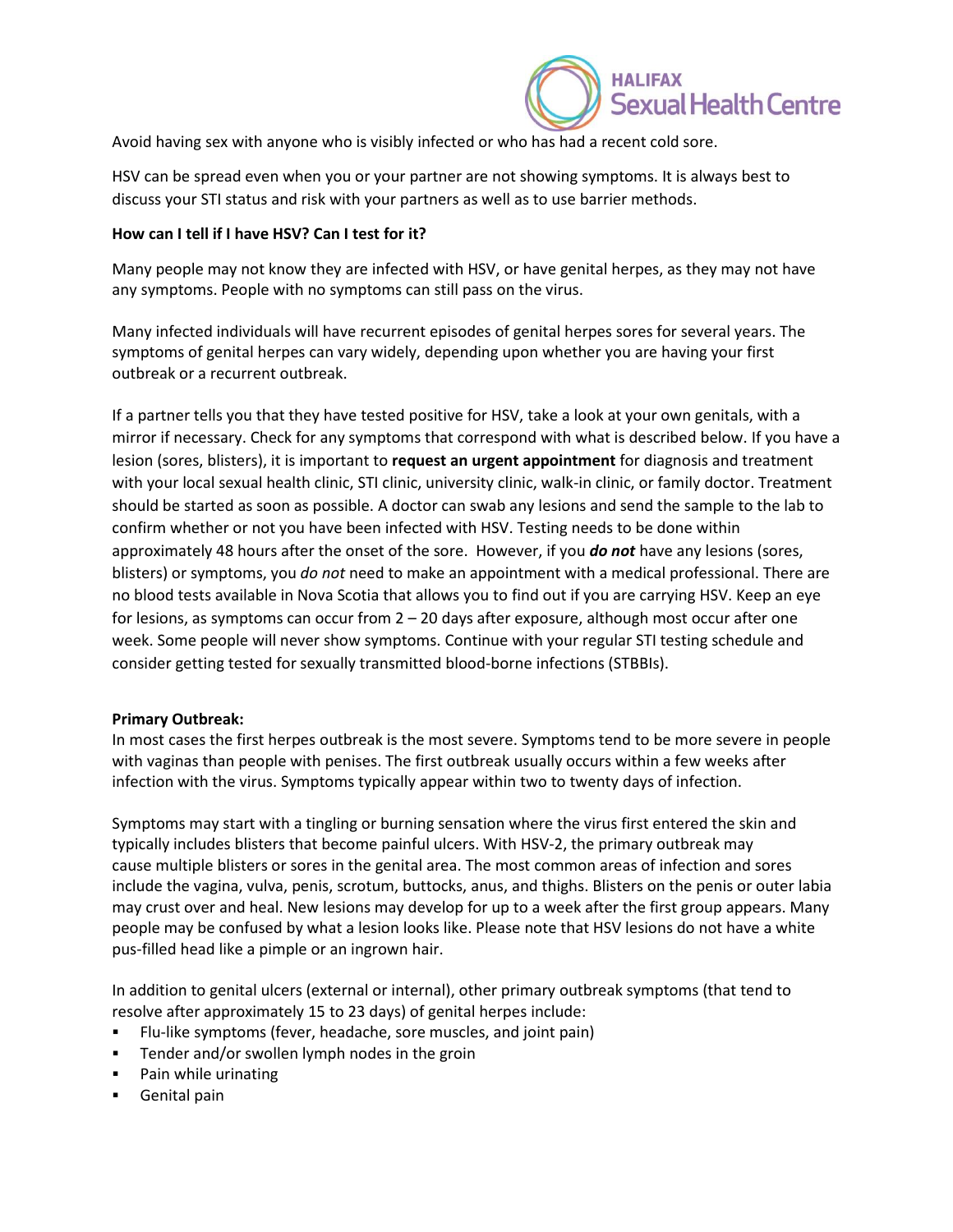

Vaginal or penile discharge

A small percentage of people can develop headache, nausea and vomiting, or difficulty urinating when the herpes infection affects the nervous system. Inflammation in the nervous system (aseptic meningitis) can occur in up to 25% of cases.

#### **Recurrent Infections:**

It is possible to have a recurrence a few years after the initial HSV infection was acquired. Recurrent infections tend to be slightly less severe than initial infection.

Ulcers may develop in the same area as those of the first outbreak, or in new areas. It is also possible to develop lesions in areas where there was no direct initial contact. Other symptoms include:

- A slight tingling, itching, or burning may be a sign that an active outbreak is coming
- Outbreaks can be triggered by stressors (such as illness, surgery, emotional stress, lack of sleep), the menstrual cycle, sex, surgery, alcohol use, and some medications
- **•** Infection from oral sex can cause sores inside the mouth or on the lips
- Symptoms resolve after approximately 9 to 11 days

You should see a doctor or nurse to be tested for HSV the first time you have symptoms, and/or if your symptoms are unusually severe. In Nova Scotia, there are no tests available that allow to you find out if you are carrying either of these viruses unless you have active lesions.

Herpes is tested by swabbing an active lesion for cells and/or fluid. Tests are most effective when the swab is collected as soon as possible after the sore appears.

Sexual partners from the 60 days prior to early symptom onset should be informed if you have an outbreak of herpes.

#### **What can I do about HSV? Is there a cure?**

There is no cure for genital herpes so treatment is not required, but is recommended, especially if you are sexually active and/or having symptoms. The infection can be managed with antiviral medication and self-care measures to decrease the duration and severity of outbreaks, while also reducing the risk of spread to sexual partners. It is best to start antiviral medications as soon as possible after initial outbreak begins.

Self-care steps to help reduce discomfort and manage outbreaks include:

- "Sitz bath" or bathtubs where you can sit in warm water with or without Epson salts for about 20 minutes. Avoid bubble baths.
- Wear loose clothes during an outbreak.
- Practice good hand-washing and do not contact other areas of your body after touching an infected sore. In particular, do not rub your eyes or touch your mouth after touching infected skin.
- Avoid further irritation by keeping the infected area clean and dry. When drying actively infected areas use a hair dryer or lightly pat the area dry.
- Wash bath towels before reusing and wash underclothing frequently.
- A healthy lifestyle including proper diet, adequate rest, and low stress levels can improve your immune system, and reduce the likelihood of outbreaks.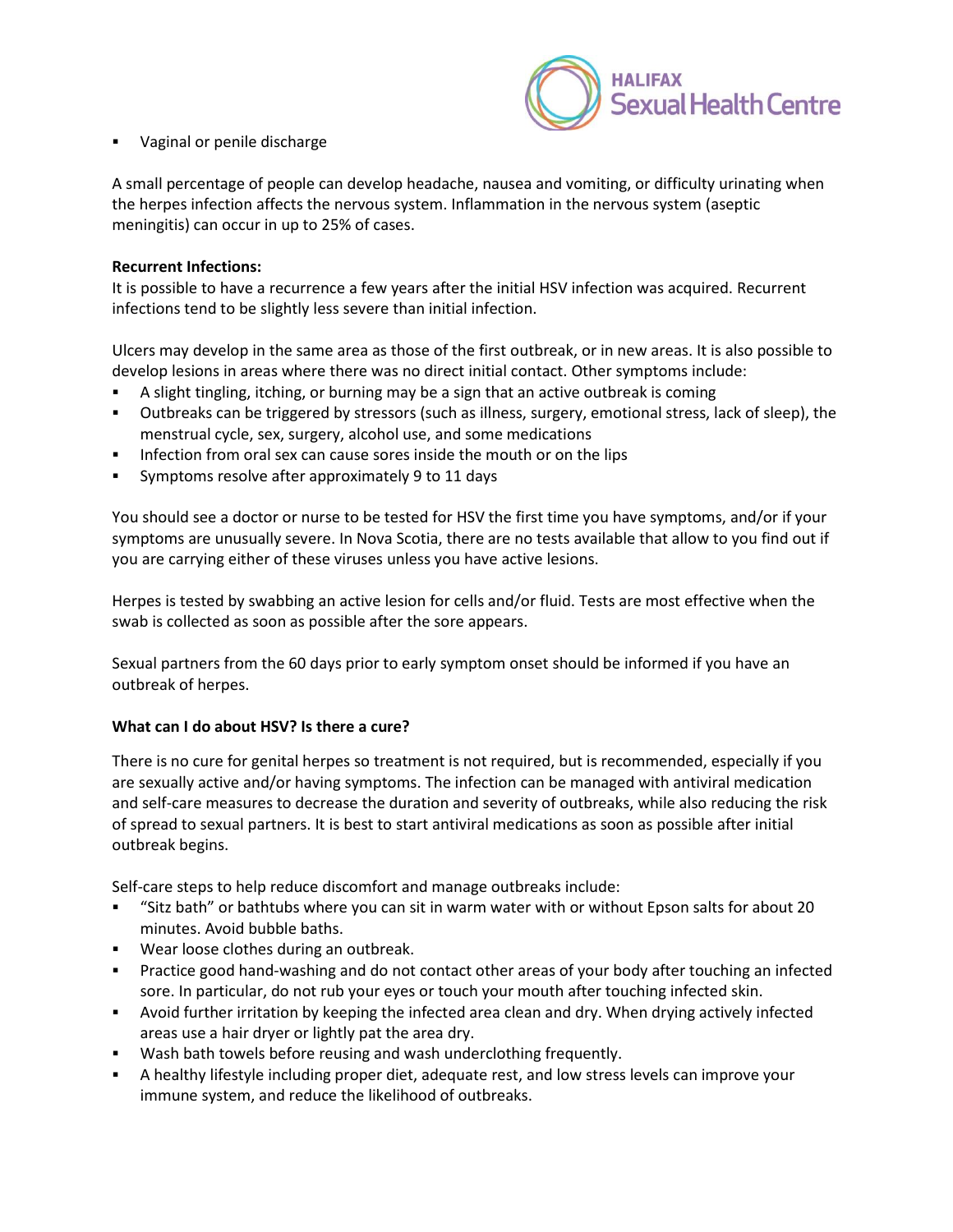

- Drinking large amounts of fluids will decrease pain during urination, and urinating in the bath may be less painful.
- **•** Take over-the-counter pain medicine such as acetaminophen (Tylenol) or ibuprofen (Advil, Motrin). Avoid aspirin (acetylsalicylic acid, ASA).
- Over-the-counter creams and ointments are generally not recommended.

You should also let your doctor or nurse know if you are worried or upset about your herpes. We may be able to help you locate supportive services.

# **What does HSV mean for my health and sex life?**

First things first, you are not alone! 20% of adults have HSV-2, and it is estimated that 90% of sexually active adults have been exposed or are infected with either type of HSV. It is easy to feel like you are the only person you know with HSV. The most challenging part about HSV is that there is no hard "yes or no" answers about a diagnosis without experiencing symptoms, such as lesions. Not knowing whether or not you have it can be very difficult psychologically. What is important to remember is that while genital herpes may be unpleasant, they are not dangerous. As long as you are participating in regular STI testing, you are doing the best you can for your health.

HSV has been a part of human existence since before we were even human! HSV-1 entered our evolutionary chain before we had even developed into homo erectus. Evidence of HSV-2 was found on Nutcracker Man, an early hominid. HSV was even written about by Hippocrates! HSV was simply considered fact of life that did not necessitate treatment for most of history. The stigma around genital herpes only began in the 1970s. Pharmaceutical companies, having created a new drug to treat HSV, needed to create a market for their product. They started a "disease awareness campaign" and started using works like "incurable," "sufferers," "victims," and "sexual leprosy." They participated in what is now called "disease mongering" in order to reframe how people see HSV into something that was considered dirty, permanent, and immoral. Prior to this campaign, many research studies did not even include HSV in lists of STIs. New studies now say that the psychological effects of a diagnosis of HSV are far more severe than the physical consequences. HSV is considered the second most stigmatised STI after HIV.

It is completely normal to feel all kinds of emotions when you are told you have HSV. Some common feelings include guilt, shame, anger, anxiety, and grief. Just remember, you didn't do anything "wrong" or "bad". Similar to getting a cold or the flu, you were exposed to an extremely common virus and your immune system was unable to fight it off. Simple as that. If you developed a cold, you probably wouldn't beat yourself up about shaking hands with someone or not washing your hands enough. In the same way, you shouldn't beat yourself up about how you got HSV. Although there are steps you can take to reduce your risk, unless you choose abstinence for life, it's nearly impossible to avoid risk altogether.

HSV is not a "reportable" infection. This means that unlike chlamydia or gonorrhea, you do not need to contact Public Health or your past partners to inform them of your diagnosis. However, we recommend open and honest communication between partners to enhance sexual health and well-being.

Prior to discussing things with a partner, think about addressing any of your own questions or issues about HSV. This is to help establish your own comfort level and is where knowledge really does equal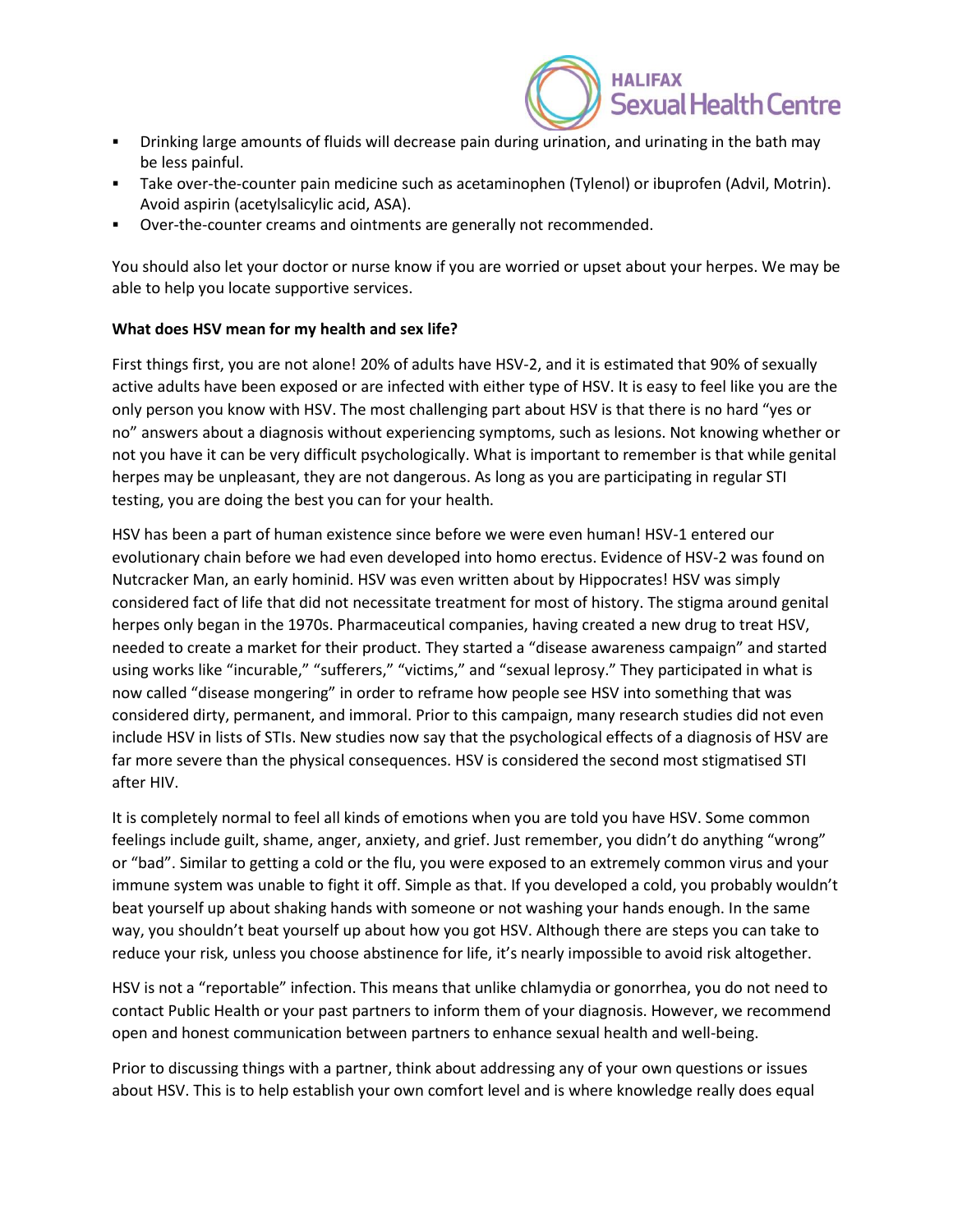

power. One of the most important aspects of coping with HSV, and helping partners develop a good understanding of the virus, is getting factual information and avoiding myths and hype. It may also be a good idea to have resources to which you can direct a partner, so you know they turn to trustworthy sources for information, such as our website, hshc.ca!

Remember that having HSV does not mean you have done anything wrong. Having HSV simply means you, like so many others, have been exposed to a common virus. It is not a reflection on you, your character, or your values. Conversations with partners should not be viewed as making a "confession" or offering an "apology".

There is also no way to know that your partner is not already infected with HSV, as many people carry the virus but never develop symptoms. In Nova Scotia, we do not have a test to determine whether someone (without symptoms) is carrying the virus and/or is contagious.

Using a barrier method, such as condoms and dental dams, during sexual activity is the best way (besides abstinence) to reduce the risk of spreading HSV. We recognize that in long term partnerships, this is not always feasible or desirable. What you do to manage HSV in a long-term partnership can be discussed with a doctor or nurse, but some good guidelines include:

- Abstaining for sexual activity right from the start of the burning/tingling sensation until all lesions (sores, blisters) have completely healed
- **•** Not sharing sex toys at all, or keeping sex toys clean, and/or using a barrier method on them
- Protecting your immune system with a healthy lifestyle
- Not sharing personal products such as razors, bath towels, and underwear
- **EXP** Decrease the risk of spreading herpes by taking an antiviral medicine every day

By themselves, HSV-1 and HSV-2 are generally not considered a serious health risk. Some less common long-term consequences include:

- **EXECT LIFE-threatening infections of the central nervous system can occur in babies who acquire herpes** from their parent during childbirth
- Very rarely, HSV can cause meningitis or encephalitis (inflammation of the brain)
- Herpes infection of the eye can cause scarring of the cornea and blindness
- Herpes increases the risk of transmission of HIV, due to the open sores. People with HIV can have particularly severe outbreaks of HSV, which can be a sign they have progressed to have AIDS.

#### **What are some myths about HSV?**

#### **Only people who have casual sex have HSV:**

It is true that a higher number of sexual partners over the course of a lifetime does correlate with a higher risk for STIs, including HSV. This is not because of any moral judgment concerning "casual" sex as compared with "committed" sex, but simply because the more sexual partners you have, the more likely you will have a partner who (knowingly or unknowingly) is carrying an STI. However, STIs can be passed along as readily in a loving, long-term relationship as in a one-night stand.

#### **In a monogamous relationship, an HSV diagnosis means someone has cheated:**